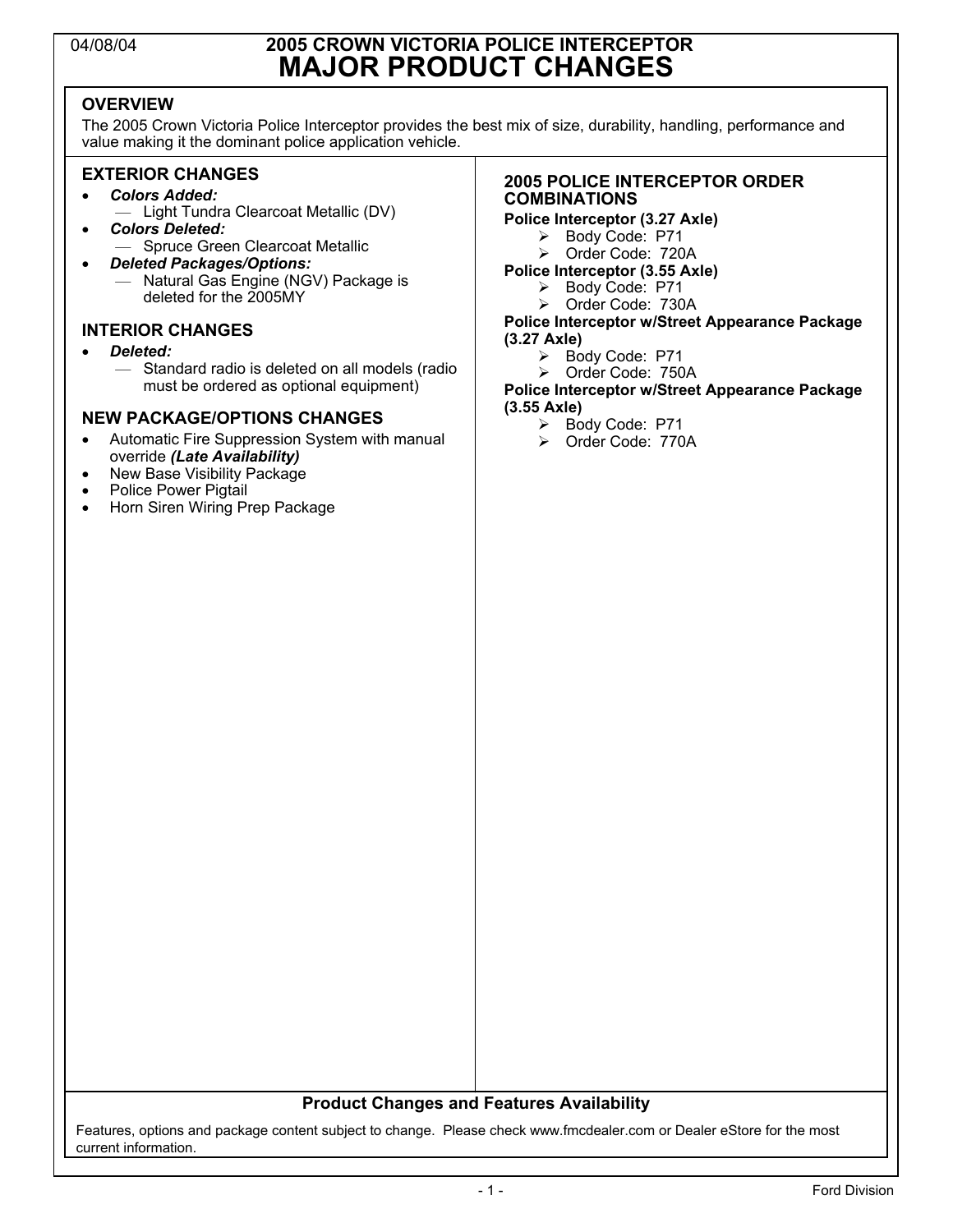### 04/08/04 **2005 CROWN VICTORIA POLICE INTERCEPTOR MAJOR PRODUCT SUMMARY**

The 2005 Crown Victoria Police Interceptor provides the best mix of size, durability, handling, performance and value making it the dominant police application vehicle.

**The following equipment is standard as indicated. Each series includes the standard equipment of the previous series, except where additions/exceptions are noted:** 

| <b>Police Interceptor 3.27</b><br><b>Axle</b> | <b>Police Interceptor 3.55</b><br><b>Axle</b>         |  | <b>Police Interceptor Street</b><br><b>Appearance 3.27 Axle</b> |  | <b>Police Interceptor Street</b><br><b>Appearance 3.55 Axle</b> |
|-----------------------------------------------|-------------------------------------------------------|--|-----------------------------------------------------------------|--|-----------------------------------------------------------------|
|                                               | All Base content, plus:                               |  | All previous model content,                                     |  | All previous model content,                                     |
|                                               |                                                       |  | plus:                                                           |  | plus:                                                           |
| Powertrain/Functional                         | Powertrain/Functional                                 |  | Powertrain/Functional                                           |  | Powertrain/Functional                                           |
| • Axle ratio $-3.27$                          | $\bullet$ Axle ratio - 3.55                           |  | $\bullet$ Axle ratio - 3.27                                     |  | • Axle ratio $-3.55$                                            |
| • Brakes - power Anti-Lock                    |                                                       |  | Exterior                                                        |  |                                                                 |
| Braking System (ABS)                          |                                                       |  | • Moldings - color keyed                                        |  |                                                                 |
| • Engine - 4.6L OHC EFI                       |                                                       |  | bodyside, front                                                 |  |                                                                 |
| V8                                            |                                                       |  | • Wheel covers - deluxe                                         |  |                                                                 |
| • Transmission - 4-speed                      |                                                       |  | Packages                                                        |  |                                                                 |
| automatic                                     |                                                       |  | • Street Appearance                                             |  |                                                                 |
| <b>Exterior</b>                               |                                                       |  | Package (60B)                                                   |  |                                                                 |
| • Hub caps                                    |                                                       |  |                                                                 |  |                                                                 |
| • Moldings – color keyed                      |                                                       |  |                                                                 |  |                                                                 |
| bodyside, rear                                |                                                       |  |                                                                 |  |                                                                 |
| • Mirrors - power                             |                                                       |  |                                                                 |  |                                                                 |
| • Spare tire/wheel -                          |                                                       |  |                                                                 |  |                                                                 |
| conventional spare                            |                                                       |  |                                                                 |  |                                                                 |
| $\bullet$ Tires - P225/60VRx16                |                                                       |  |                                                                 |  |                                                                 |
| <b>BSW</b>                                    |                                                       |  |                                                                 |  |                                                                 |
| $\bullet$ Wheels $-$ 16" steel                |                                                       |  |                                                                 |  |                                                                 |
| Interior                                      |                                                       |  |                                                                 |  |                                                                 |
| • Air conditioning - manual                   |                                                       |  |                                                                 |  |                                                                 |
| • Defroster - rear window                     |                                                       |  |                                                                 |  |                                                                 |
| • Floor covering - heavy                      |                                                       |  |                                                                 |  |                                                                 |
| duty rubber                                   |                                                       |  |                                                                 |  |                                                                 |
| • Headliner - removable                       |                                                       |  |                                                                 |  |                                                                 |
| • Lamps – dome map lamp                       |                                                       |  |                                                                 |  |                                                                 |
| (5" center-mount)                             |                                                       |  |                                                                 |  |                                                                 |
| • Lamps - dual beam map                       |                                                       |  |                                                                 |  |                                                                 |
| lamp                                          |                                                       |  |                                                                 |  |                                                                 |
| • Light bar connector                         |                                                       |  |                                                                 |  |                                                                 |
| $\bullet$ Seats - cloth                       |                                                       |  |                                                                 |  |                                                                 |
| buckets/vinyl rear, manual                    |                                                       |  |                                                                 |  |                                                                 |
| driver/passenger                              |                                                       |  |                                                                 |  |                                                                 |
| • Seats – lumbar support,                     |                                                       |  |                                                                 |  |                                                                 |
| driver                                        |                                                       |  |                                                                 |  |                                                                 |
| • Windows – power driver                      |                                                       |  |                                                                 |  |                                                                 |
| express-down feature                          |                                                       |  |                                                                 |  |                                                                 |
| Safety/Security                               |                                                       |  |                                                                 |  |                                                                 |
| • Air bags $-2^{nd}$ generation               |                                                       |  |                                                                 |  |                                                                 |
| driver & passenger                            |                                                       |  |                                                                 |  |                                                                 |
| • Battery saver feature                       |                                                       |  |                                                                 |  |                                                                 |
| • Coolant recovery system                     |                                                       |  |                                                                 |  |                                                                 |
| • Fail safe cooling                           |                                                       |  |                                                                 |  |                                                                 |
| • Safety belts - 3-point                      |                                                       |  |                                                                 |  |                                                                 |
| active                                        |                                                       |  |                                                                 |  |                                                                 |
|                                               | Please see Standard Equipment pages for more details. |  |                                                                 |  |                                                                 |
|                                               |                                                       |  |                                                                 |  |                                                                 |
|                                               |                                                       |  |                                                                 |  |                                                                 |
|                                               |                                                       |  |                                                                 |  |                                                                 |
|                                               |                                                       |  | <b>Product Changes and Features Availability</b>                |  |                                                                 |

Features, options and package content subject to change. Please check www.fmcdealer.com or Dealer eStore for the most current information.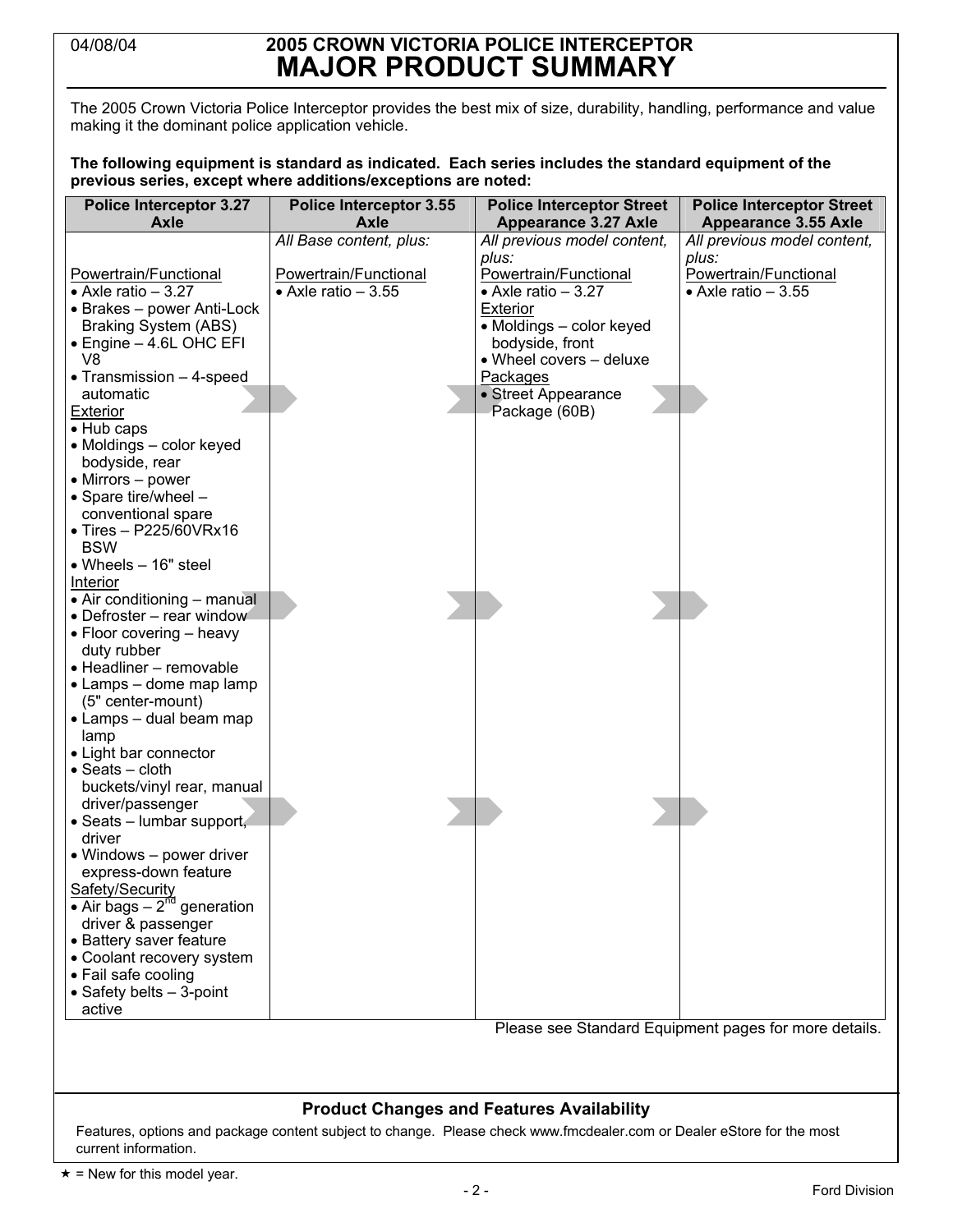### 04/08/04 **2005 POLICE INTERCEPTOR STANDARD EQUIPMENT**

| The following items are standard on every 2005MY POLICE INTERCEPTOR vehicle:              |                                                                                    |
|-------------------------------------------------------------------------------------------|------------------------------------------------------------------------------------|
| POWERTRAIN/FUNCTIONAL                                                                     | <b>INTERIOR</b>                                                                    |
| • Air induction system – unique police air induction system                               | • Air conditioning - manual                                                        |
| Ball joints - low friction, non-greasable upper ball joints                               | • Audio                                                                            |
| • Battery - maintenance-free 78-AH, 750 CCA                                               | Radio delete (radio must be ordered as optional<br>$\overline{\phantom{0}}$        |
| Body on frame construction<br>٠                                                           | equipment)                                                                         |
| • Brakes                                                                                  | Radio speakers - door-mounted, located above armrests<br>$\overline{\phantom{m}}$  |
| Power Anti-Lock Braking System (ABS)<br>$\overline{\phantom{0}}$                          | Door locks - power                                                                 |
|                                                                                           |                                                                                    |
| Manual parking brake release                                                              | Floor covering - heavy duty rubber<br>Footrest - driver footrest                   |
| Single stroke parking brake<br>$-$                                                        |                                                                                    |
| Brake shift interlock isolation from tail lights                                          | Glove box - illuminated lockable                                                   |
| Drive shaft – aluminum                                                                    | <b>Instrument panel</b>                                                            |
| • Drivetrain                                                                              | Analog gauges instrument cluster<br>$ \,$                                          |
| Rear Wheel Drive (RWD)<br>$\overline{\phantom{0}}$                                        | 140-mph certified calibration speedometer                                          |
| $\bullet$ Engine                                                                          | Easy access labeled fuse panel                                                     |
| 4.6L OHC SEFI V8 (250 HP)                                                                 | - Cigarette lighter                                                                |
| Engine oil cooler                                                                         | $\bullet$ Lights                                                                   |
| • Exhaust system - stainless steel, dual                                                  | - Light bar connector, 40-amp battery circuit at front right                       |
| Fail safe cooling                                                                         | corner of trunk                                                                    |
| Fuel tank - 19 gallon                                                                     | Dome & luggage compartment lamps                                                   |
| • Generator – high output, 200-amps max output, 132-amps at                               | Dual beam map lamp<br>$\qquad \qquad -$                                            |
| idle $(80$ deg $F)$                                                                       | Mirror - day/night inside rearview                                                 |
| Heat ducts – rear floor-mounted                                                           | Power point – rear power access point (power junction box                          |
| Hood assist – gas cylinder<br>٠                                                           | providing power to trunk-mounted equipment)                                        |
| Horn - dual note                                                                          | • Seats                                                                            |
| Ignition system – electronic distributorless; coil on plug ignition                       | Cloth buckets/vinyl rear, manual driver/passenger<br>$\qquad \qquad -$             |
| system                                                                                    | Cloth buckets/vinyl rear seats w/power lumbar driver seat                          |
| $\bullet$ Jack – scissors                                                                 | (lumbar NA on bench seat) & manual recline; rear seat                              |
|                                                                                           | excludes center armrest                                                            |
| Multi-speed electrodrive fan<br>$\bullet$                                                 |                                                                                    |
| Steering                                                                                  | 2-Way head restraints<br>$-$                                                       |
| Power rack & pinion<br>$\overline{\phantom{0}}$                                           | • Steering wheel $-$ tilt                                                          |
| Power steering oil cooler                                                                 | Sunvisors - cloth covered                                                          |
| Speed-sensitive variable-assist power steering<br>$\overline{\phantom{0}}$                | Trim                                                                               |
| • Suspension                                                                              | - Color keyed front & rear scuff plates                                            |
| - Watt's linkage rear suspension                                                          | Removable headliner w/high intensity dome lamp                                     |
| Short-long arm front suspension                                                           | Luxury full carpet luggage compartment trim                                        |
| Front & rear stabilizer bars                                                              | Integral front door map pockets<br>$\qquad \qquad -$                               |
| Heavy duty nitrogen pressurized monotube shock                                            | Dual ashtray-mounted cupholders                                                    |
| absorbers                                                                                 | $\bullet$ Trunk – deep well                                                        |
| Heavy duty frame                                                                          | Windows                                                                            |
| Heavy duty suspension<br>$\qquad \qquad -$                                                | Power, express-down feature on driver side                                         |
| • Transmission                                                                            | Rear window defroster                                                              |
| 4-Speed automatic transmission                                                            | Defroster grill w/integral vertical ribs                                           |
| Oil-to-air transmission oil cooler                                                        | Rear window defroster                                                              |
|                                                                                           |                                                                                    |
| • Voltage regulator – electronic, integral to generator                                   | <b>SAFETY/SECURITY</b>                                                             |
| <b>EXTERIOR</b>                                                                           | <u>Air bags</u>                                                                    |
| • Bumpers - body color, concealed w/one-piece full wrap cover                             | $\overline{-}$ Dual 2 <sup>nd</sup> generation front supplemental restraint system |
| • Decklid - low liftover design                                                           | Driver & front passenger                                                           |
| Exhaust system - stainless steel dual exhaust system                                      | Battery saver (turns off lights after 30 minutes)                                  |
| • Glass $-$ solar tinted                                                                  | Child safety latches on rear doors                                                 |
| • Grille - black, center Ford oval design                                                 | Emergency interior trunk release                                                   |
| Mirrors - black fold-away dual remote control power                                       | • Personal Safety System™ w/dual-stage air bags, 2 <sup>nd</sup>                   |
| Paint - clearcoat<br>٠                                                                    | generation - driver & right front passenger (incl. safety belt                     |
| Tires                                                                                     | pretensioners, dual-stage air bags, seat position & weight                         |
| P225/60VRx16 A/S BSW<br>$\overline{\phantom{0}}$                                          | sensors)                                                                           |
| Spare tire/wheel - conventional size                                                      | • Side door intrusion beams                                                        |
| <b>EXTERIOR (Continued)</b>                                                               |                                                                                    |
| • Wheels – heavy duty steel rims $(16x7)$                                                 |                                                                                    |
|                                                                                           |                                                                                    |
| The following features are standard on select all-new 2005MY POLICE INTERCEPTOR vehicles: |                                                                                    |
| POWERTRAIN/FUNCTIONAL                                                                     | 720A<br>750A<br>770A<br>730A                                                       |
| Axle ratio                                                                                | 3.27<br>3.55<br>3.27<br>3.55                                                       |
| <b>KEY EXTERIOR FEATURES</b>                                                              |                                                                                    |
| <b>Cladding</b>                                                                           |                                                                                    |
| Color keyed bodyside rear moldings                                                        | $\bullet$                                                                          |
| Color keyed bodyside moldings (installed)                                                 | $\bullet$                                                                          |
|                                                                                           |                                                                                    |
| <b>Wheel covers</b>                                                                       |                                                                                    |
| Deluxe                                                                                    | $\bullet$                                                                          |

 $\star$  = New for this model year.

 $\bullet$  = Available

Hub caps  $\qquad \qquad \bullet \qquad \qquad \bullet \qquad \qquad \bullet \qquad \bullet$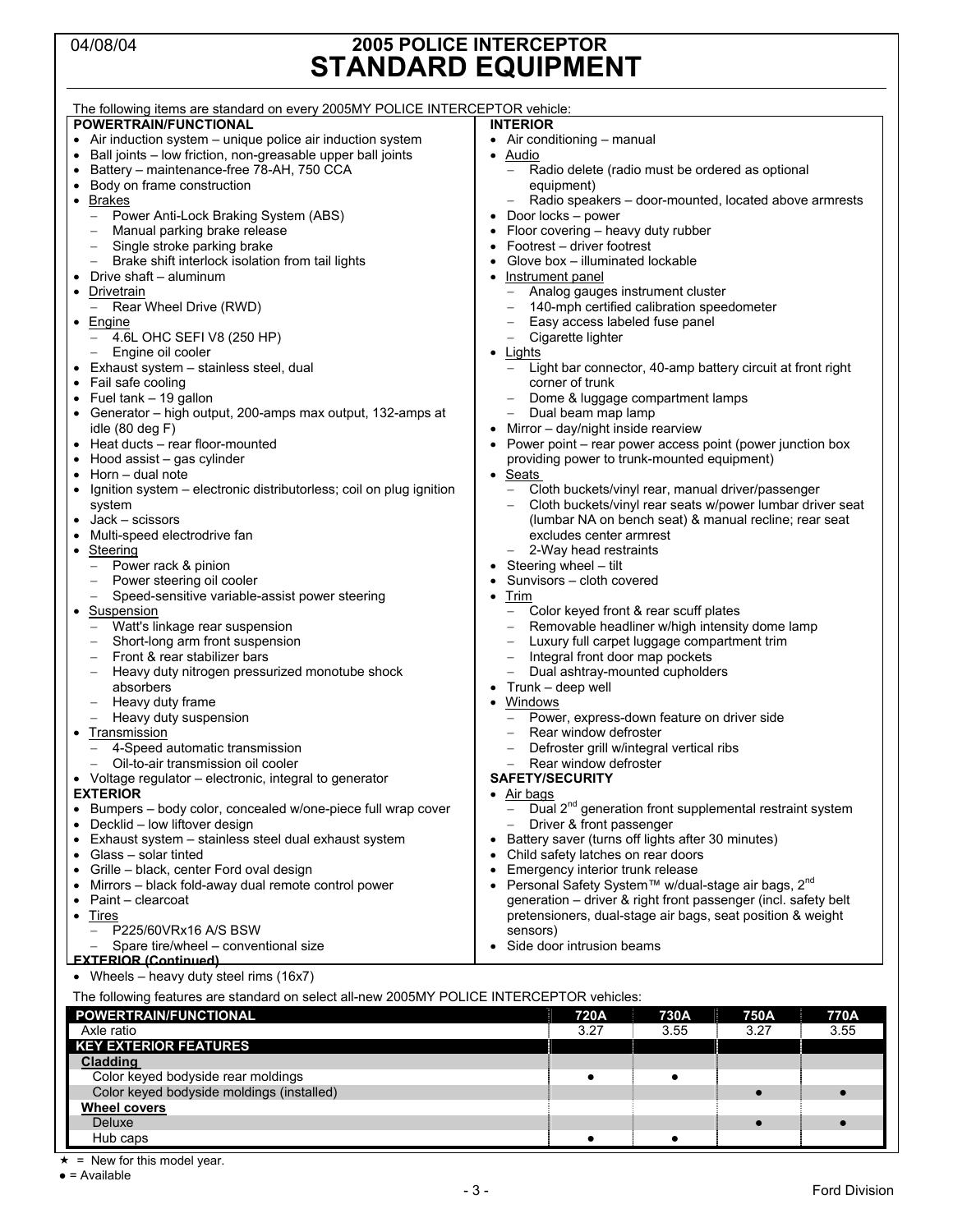## 04/08/04 **2005 CROWN VICTORIA POLICE INTERCEPTOR FUNCTIONAL EQUIPMENT**

## **AXLE AVAILABILITY**

*Axle Ratio = 3.27 (720A/750A)* 

*Axle Ratio = 3.55 (730A/770A)* 

### **WHEEL AVAILABILITY**

 **No Wheel Picture Available** 

16" Styled Steel Wheel Std. on all models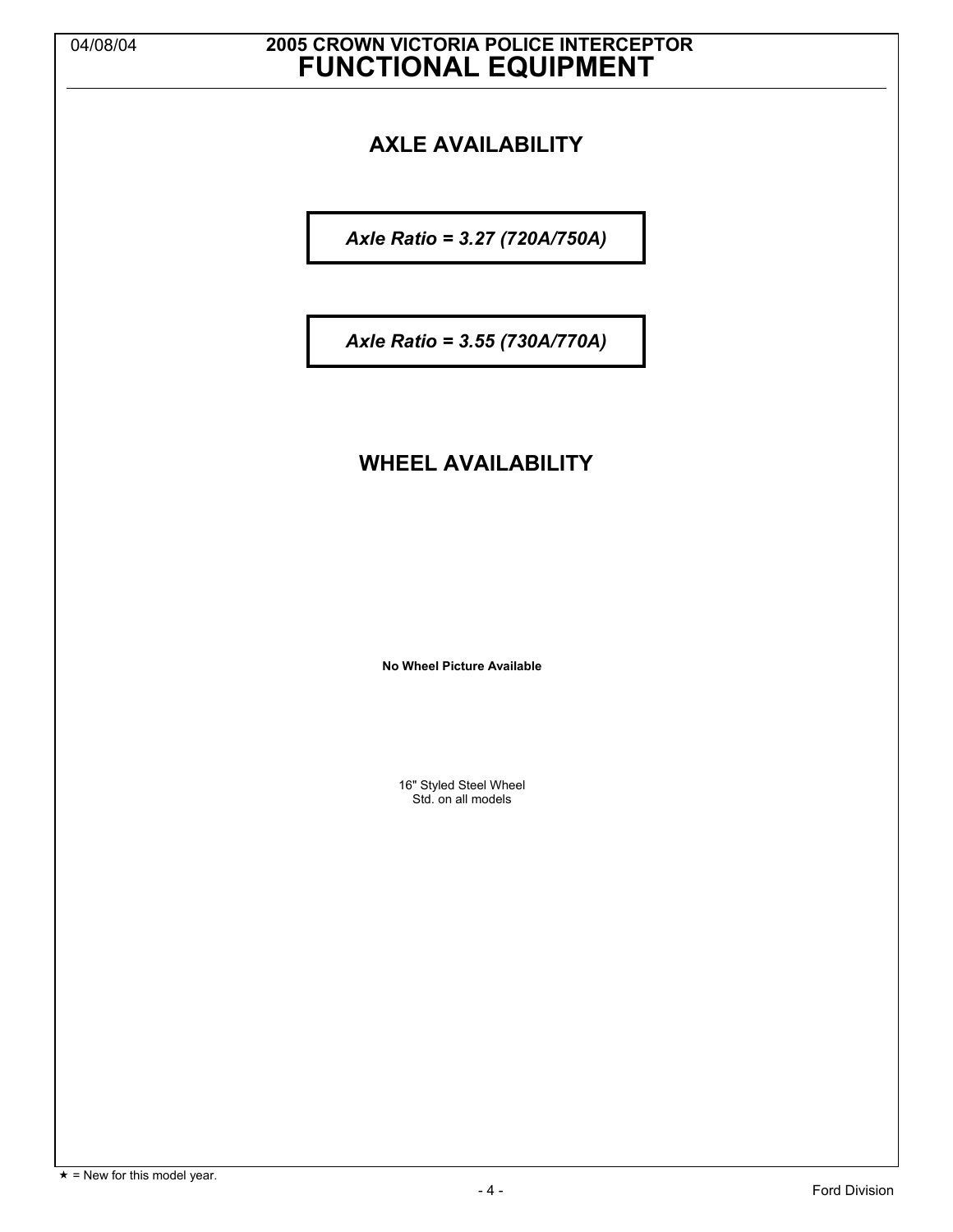### 04/08/04 **2005 CROWN VICTORIA POLICE INTERCEPTOR OPTIONAL EQUIPMENT**

| VГ                                                                                   |                                       | I IVINAL LWUIF MLITI                                                 |                                                               |                                                                                                            |                                                                                                     |
|--------------------------------------------------------------------------------------|---------------------------------------|----------------------------------------------------------------------|---------------------------------------------------------------|------------------------------------------------------------------------------------------------------------|-----------------------------------------------------------------------------------------------------|
| <b>DRIVE TYPE</b>                                                                    |                                       | <b>Police</b><br>Interceptor<br>w/3.27 axle<br>(non-limited<br>slip) | <b>Police</b><br>Interceptor<br>w/3.55 axle<br>(limited slip) | <b>Police</b><br>Interceptor<br><b>Street</b><br><b>Appearance</b><br>w/3.27 axle<br>(non-limited<br>slip) | <b>Police</b><br>Interceptor<br><b>Street</b><br><b>Appearance</b><br>w/3.55 axle<br>(limited slip) |
| Rear Wheel Drive (RWD)                                                               | <b>Body Code</b><br><b>Order Code</b> | P71<br>720A                                                          | P71<br>730A                                                   | P71<br>750A                                                                                                | P71<br>770A                                                                                         |
| <b>POWERTRAIN/FUNCTIONAL</b>                                                         |                                       |                                                                      |                                                               |                                                                                                            |                                                                                                     |
| Limited Slip Differential (opt. on 3.27)                                             | 45C                                   | $\overline{O}$                                                       |                                                               | O                                                                                                          |                                                                                                     |
| <b>Traction Control</b>                                                              | 553                                   | $\circ$                                                              |                                                               | $\circ$                                                                                                    |                                                                                                     |
| <b>KEY EXTERIOR OPTIONS</b>                                                          |                                       |                                                                      |                                                               |                                                                                                            |                                                                                                     |
| License Plate Bracket - Front                                                        | 153                                   | $\overline{O}$                                                       | O                                                             | O                                                                                                          | O                                                                                                   |
|                                                                                      | 54G                                   | $\circ$                                                              | $\circ$                                                       | $\circ$                                                                                                    |                                                                                                     |
| Locking Gas Cap                                                                      |                                       |                                                                      |                                                               |                                                                                                            | $\circ$                                                                                             |
| Mirrors - Heated                                                                     | 61K                                   | O                                                                    | O                                                             | O                                                                                                          | O                                                                                                   |
| <b>Moldings</b>                                                                      |                                       |                                                                      |                                                               |                                                                                                            |                                                                                                     |
| Color Keyed Bodyside, Front (installed)                                              | 96A                                   | O                                                                    | O                                                             |                                                                                                            |                                                                                                     |
| Color Keyed Bodyside, Front (uninstalled -                                           | 96B                                   | $\circ$                                                              | $\circ$                                                       |                                                                                                            |                                                                                                     |
| shipped in trunk)                                                                    |                                       |                                                                      |                                                               |                                                                                                            |                                                                                                     |
| <b>Wheel Covers - Full</b>                                                           | 642                                   | $\overline{O}$                                                       | O                                                             | S                                                                                                          | $\overline{\mathsf{s}}$                                                                             |
| <b>KEY INTERIOR OPTIONS</b><br><b>Audio</b>                                          |                                       |                                                                      |                                                               |                                                                                                            |                                                                                                     |
| <b>AM/FM Stereo</b>                                                                  | 58F                                   | O                                                                    | O                                                             | O                                                                                                          | O                                                                                                   |
|                                                                                      |                                       |                                                                      |                                                               |                                                                                                            |                                                                                                     |
| AM/FM Stereo Cassette (incl. in 41A<br>Comfort & Convenience Group)                  | 58H                                   | $\circ$                                                              | $\circ$                                                       | $\circ$                                                                                                    | $\circ$                                                                                             |
| Decklid Release on Door & I/P - Ignition                                             |                                       |                                                                      |                                                               |                                                                                                            |                                                                                                     |
| Powered                                                                              | 61H                                   | $\circ$                                                              | $\circ$                                                       | $\circ$                                                                                                    | $\circ$                                                                                             |
| Floor Covering - Carpet (incl. front & rear                                          |                                       |                                                                      |                                                               |                                                                                                            |                                                                                                     |
| floor mats)                                                                          | 128                                   | $\circ$                                                              | $\circ$                                                       | $\circ$                                                                                                    | $\circ$                                                                                             |
| Pedals - Power Adjustable                                                            | 59C                                   | $\overline{O}$                                                       | O                                                             | O                                                                                                          | O                                                                                                   |
| <b>Seats</b>                                                                         |                                       |                                                                      |                                                               |                                                                                                            |                                                                                                     |
| Cloth Buckets/Cloth Rear - Manual<br>Driver/Passenger                                | H                                     | O                                                                    | O                                                             | O                                                                                                          | $\circ$                                                                                             |
| Cloth Split Bench/Cloth Rear - Manual                                                |                                       |                                                                      |                                                               |                                                                                                            |                                                                                                     |
| Driver/Passenger                                                                     | P                                     | $\circ$                                                              | $\circ$                                                       | $\circ$                                                                                                    | $\bigcirc$                                                                                          |
| Power Driver (incl. in 41A Comfort &                                                 |                                       |                                                                      |                                                               |                                                                                                            |                                                                                                     |
| Convenience Group)                                                                   | 21A                                   | $O/P-41A$                                                            | $O/P-41A$                                                     | $O/P-41A$                                                                                                  | $O/P-41A$                                                                                           |
| <b>GROUPS &amp; PACKAGES</b> (See Packaged Options/Emissions Page for Pkg. Content)  |                                       |                                                                      |                                                               |                                                                                                            |                                                                                                     |
| Automatic Fire Suppression System                                                    | 60S                                   | $\circ$                                                              | $\circ$                                                       | $\circ$                                                                                                    | $\circ$                                                                                             |
| w/Manual Override (Late Availability)                                                |                                       |                                                                      |                                                               |                                                                                                            |                                                                                                     |
| Base Police Prep Package (NA w/66F front                                             |                                       |                                                                      |                                                               |                                                                                                            |                                                                                                     |
| power distribution box, deletes rear power                                           | 65A                                   | O                                                                    | O                                                             | O                                                                                                          | O                                                                                                   |
| access point)                                                                        |                                       |                                                                      |                                                               |                                                                                                            |                                                                                                     |
| <b>Comfort &amp; Convenience Group</b>                                               | 41A                                   | $\circ$                                                              | $\overline{O}$                                                | $\circ$                                                                                                    | $\circ$                                                                                             |
| Complete Police Prep Package (NA w/66F<br>Front Power Distribution Box, deletes rear | 68P                                   | $\circ$                                                              | O                                                             | $\mathsf O$                                                                                                | O                                                                                                   |
| power access point)                                                                  |                                       |                                                                      |                                                               |                                                                                                            |                                                                                                     |
| Lamp Pre-Wire Group                                                                  | 476                                   | $\circ$                                                              | $\circ$                                                       | $\circ$                                                                                                    | $\circ$                                                                                             |
| Radio Suppression Package                                                            | 53M                                   | O                                                                    | O                                                             | O                                                                                                          | O                                                                                                   |
| <b>Street Appearance Package</b>                                                     |                                       |                                                                      |                                                               | S                                                                                                          | S                                                                                                   |
| Visibility Base Package (NA w/66F Front                                              |                                       |                                                                      |                                                               |                                                                                                            |                                                                                                     |
| Power Distribution Box, deletes rear power<br>access point)                          | 65N                                   | O                                                                    | O                                                             | O                                                                                                          | O                                                                                                   |
| Visibility Package (req. 68P Complete                                                |                                       |                                                                      |                                                               |                                                                                                            |                                                                                                     |
| Police Prep Package, deletes rear power<br>access point)                             | 65W                                   | $\circ$                                                              | $\circ$                                                       | $\circ$                                                                                                    | $\circ$                                                                                             |
|                                                                                      |                                       |                                                                      |                                                               |                                                                                                            |                                                                                                     |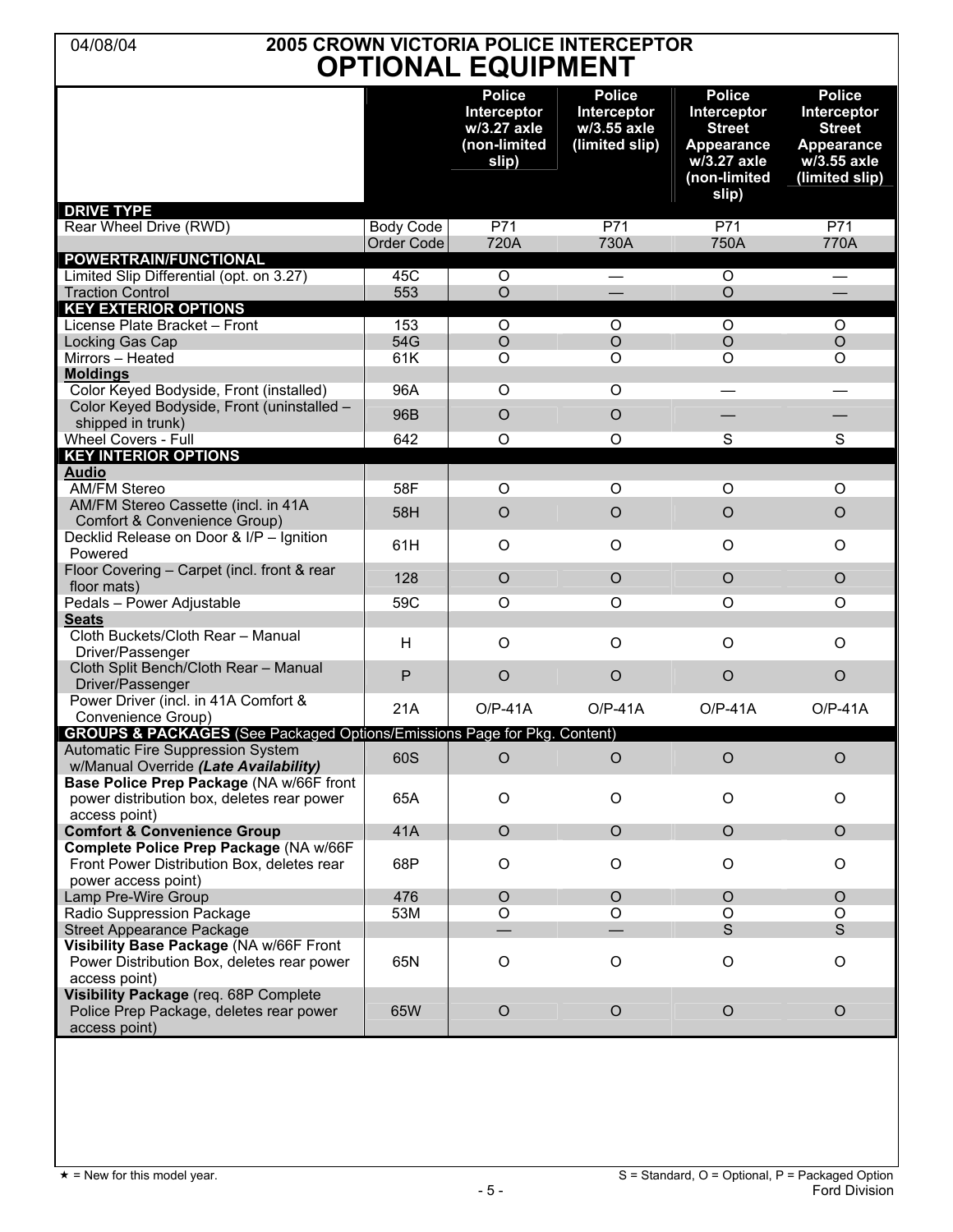| 2005 CROWN VICTORIA POLICE INTERCEPTOR<br>04/08/04<br><b>OPTIONAL EQUIPMENT (CONT'D.)</b>                                                                              |                  |                                                                      |                                                               |                                                                                                                   |                                                                                                     |
|------------------------------------------------------------------------------------------------------------------------------------------------------------------------|------------------|----------------------------------------------------------------------|---------------------------------------------------------------|-------------------------------------------------------------------------------------------------------------------|-----------------------------------------------------------------------------------------------------|
| <b>DRIVE TYPE</b>                                                                                                                                                      |                  | <b>Police</b><br>Interceptor<br>w/3.27 axle<br>(non-limited<br>slip) | <b>Police</b><br>Interceptor<br>w/3.55 axle<br>(limited slip) | <b>Police</b><br><b>Interceptor</b><br><b>Street</b><br><b>Appearance</b><br>w/3.27 axle<br>(non-limited<br>slip) | <b>Police</b><br>Interceptor<br><b>Street</b><br><b>Appearance</b><br>w/3.55 axle<br>(limited slip) |
| Rear Wheel Drive (RWD)                                                                                                                                                 | <b>Body Code</b> | P71                                                                  | P71                                                           | P71                                                                                                               | P71                                                                                                 |
|                                                                                                                                                                        | Order<br>Code    | 720A                                                                 | 730A                                                          | 750A                                                                                                              | 770A                                                                                                |
| <b>OTHER OPTIONS</b>                                                                                                                                                   |                  |                                                                      |                                                               |                                                                                                                   |                                                                                                     |
| Air Bags - Side (driver & passenger)                                                                                                                                   | 59M              | O                                                                    | O                                                             | O                                                                                                                 | O                                                                                                   |
| <b>Engine Block Heater</b>                                                                                                                                             | 41H<br>177       | $\circ$<br>O                                                         | $\circ$<br>O                                                  | $\circ$<br>O                                                                                                      | $\circ$                                                                                             |
| Hoses - Silicone w/Aircraft Clamps<br>Keyed Alike - Key Code 1284X                                                                                                     | 432              | $\circ$                                                              | $\circ$                                                       | $\circ$                                                                                                           | O<br>$\circ$                                                                                        |
| Keyed Alike - Key Code 1294X                                                                                                                                           | 435              | $\circ$                                                              | O                                                             | O                                                                                                                 | O                                                                                                   |
| Keyed Alike - Key Code 0135X                                                                                                                                           | 436              | $\circ$                                                              | $\circ$                                                       | $\circ$                                                                                                           | O                                                                                                   |
| Keyed Alike - Key Code 1435X                                                                                                                                           | 437              | O                                                                    | O                                                             | O                                                                                                                 | O                                                                                                   |
| Keyed Alike - Key Code 0576X                                                                                                                                           | 438              | $\circ$                                                              | $\circ$                                                       | $\circ$                                                                                                           | $\circ$                                                                                             |
| Keyed Alike - Key Code 0151X                                                                                                                                           | 439              | O                                                                    | O                                                             | O                                                                                                                 | O                                                                                                   |
| <b>Laminated Security Side Glass</b>                                                                                                                                   | 68G              | $\circ$                                                              | $\circ$                                                       | $\circ$                                                                                                           | $\circ$                                                                                             |
| Lamps                                                                                                                                                                  |                  |                                                                      |                                                               |                                                                                                                   |                                                                                                     |
| <b>Courtesy Disable</b>                                                                                                                                                | 478              | $\circ$                                                              | $\circ$                                                       | O                                                                                                                 | O                                                                                                   |
| Dome/Map (5" center-mount) Delete                                                                                                                                      | 54M              | $\circ$                                                              | $\circ$                                                       | O                                                                                                                 | O                                                                                                   |
| <b>Driver Side Spot Assembly</b>                                                                                                                                       | 51A              | $\circ$                                                              | $\circ$                                                       | $\circ$                                                                                                           | $\circ$                                                                                             |
| Dual Spot Assembly                                                                                                                                                     | 51Y              | O                                                                    | O                                                             | O                                                                                                                 | O                                                                                                   |
| Lateral Bow Reinforcement                                                                                                                                              | 185              | $\circ$                                                              | $\circ$                                                       | $\circ$                                                                                                           | $\circ$                                                                                             |
| Locks/Handles Inoperable - Rear Door                                                                                                                                   | 157              | O                                                                    | $\circ$                                                       | O                                                                                                                 | O                                                                                                   |
| <b>Paint</b>                                                                                                                                                           |                  |                                                                      |                                                               |                                                                                                                   |                                                                                                     |
| Two-tone #1                                                                                                                                                            | 952              | O                                                                    | O                                                             |                                                                                                                   |                                                                                                     |
| Two-tone #2<br>Two-tone #3                                                                                                                                             | 953<br>955       | $\circ$<br>O                                                         | $\circ$<br>O                                                  |                                                                                                                   |                                                                                                     |
| Police Power Pigtail (NA w/65U, 66F,<br>65W, 65N, 68P, 65A), connector terminal<br>& wire pigtail connection of aftermarket<br>equipment to the vehicle wiring harness | 179              | $\circ$                                                              | $\circ$                                                       | $\circ$                                                                                                           | $\circ$                                                                                             |
| Power Distribution Box - Front (NA w/65A<br>Base Police Prep Pkg., 68P Complete<br>Police Prep Pkg. or 65W Visibility Pkg.)                                            | 66F              | $\circ$                                                              | $\circ$                                                       | $\circ$                                                                                                           | $\circ$                                                                                             |
| Radio - 2-Way Pre-Wire                                                                                                                                                 | 946              | $\circ$                                                              | $\circ$                                                       | $\circ$                                                                                                           | $\circ$                                                                                             |
| <b>Roof Wiring</b>                                                                                                                                                     |                  |                                                                      |                                                               |                                                                                                                   |                                                                                                     |
| Hole in Center of Roof (incl. lateral bow<br>reinforcement)                                                                                                            | 187              | $\circ$                                                              | $\circ$                                                       | $\circ$                                                                                                           | $\circ$                                                                                             |
| No Hole in Roof                                                                                                                                                        | 189              | $\circ$                                                              | $\circ$                                                       | O                                                                                                                 | O                                                                                                   |
| Speed Control (incl. in 41A Comfort &<br>Convenience Group)                                                                                                            | 525              | $O/P-41A$                                                            | $O/P-41A$                                                     | $O/P-41A$                                                                                                         | $O/P-41A$                                                                                           |
| Trunk Pack™ (w/Kevlar® front liner)                                                                                                                                    | 14T              | O                                                                    | O                                                             | O                                                                                                                 | O                                                                                                   |
| Windows - Rear Power Delete (rear<br>switches only, operable from front driver<br>side switches)                                                                       | 948              | $\circ$                                                              | $\circ$                                                       | $\circ$                                                                                                           | $\circ$                                                                                             |
| Wiring<br>Grille Lamp, Siren & Speaker                                                                                                                                 | 172              | $\circ$                                                              | $\circ$                                                       | $\circ$                                                                                                           | $\circ$                                                                                             |
| Horn Siren Wiring Prep Package                                                                                                                                         | 175              | $\circ$                                                              | O                                                             | O                                                                                                                 | O                                                                                                   |
| Spot Lamp Prep, Driver Side                                                                                                                                            | 51B              | $\circ$                                                              | $\circ$                                                       |                                                                                                                   |                                                                                                     |
| Spot Lamp Prep, Dual Side                                                                                                                                              | 51Z              | O                                                                    | O                                                             |                                                                                                                   |                                                                                                     |
|                                                                                                                                                                        |                  |                                                                      |                                                               |                                                                                                                   |                                                                                                     |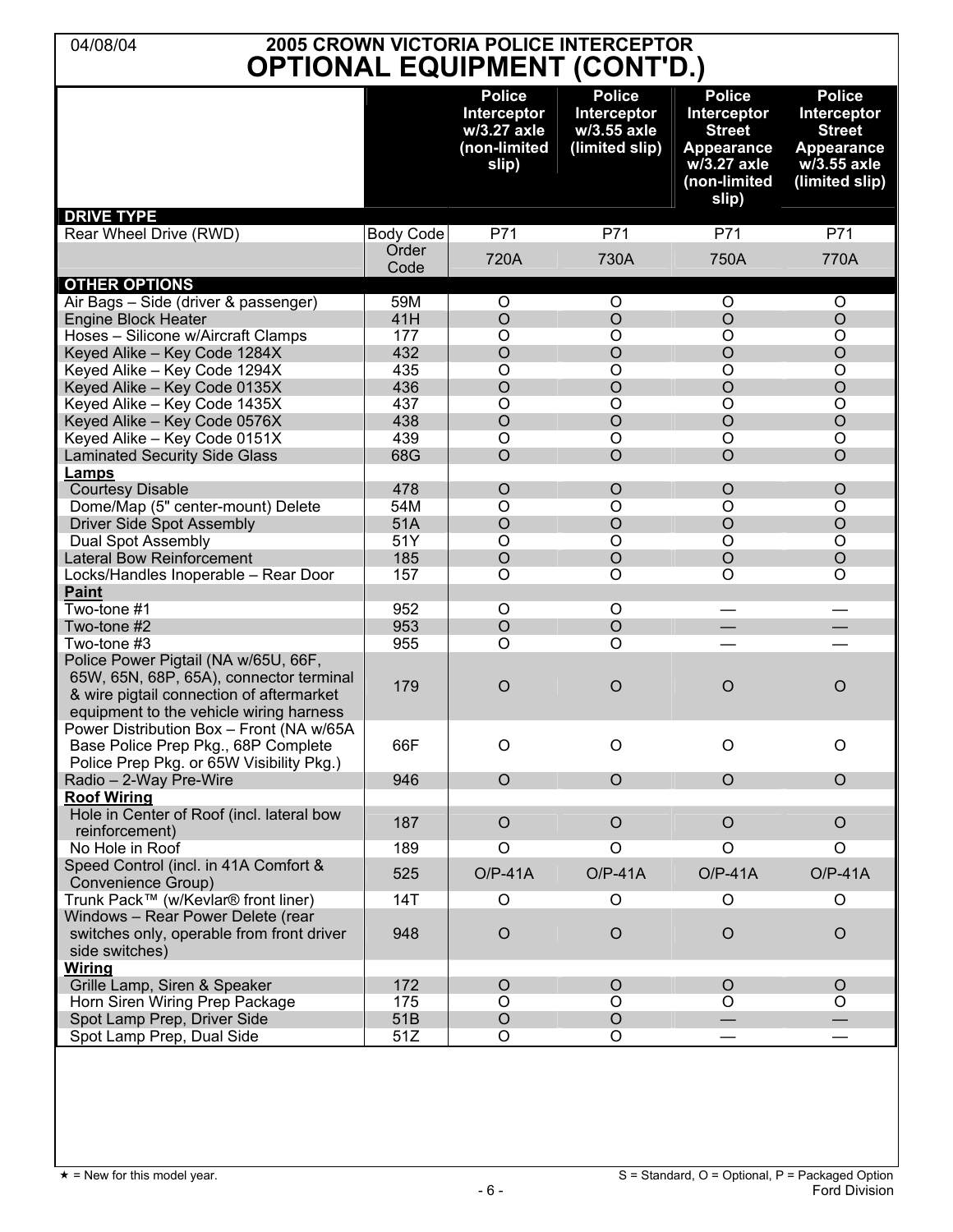### 04/08/04 **2005 CROWN VICTORIA POLICE INTERCEPTOR COLOR & TRIM AVAILABILITY**

|                                                                                                                                                                                                                                         |                |                                | <b>Interior Color</b>             |                    |
|-----------------------------------------------------------------------------------------------------------------------------------------------------------------------------------------------------------------------------------------|----------------|--------------------------------|-----------------------------------|--------------------|
| <b>POLICE INTERCEPTOR</b>                                                                                                                                                                                                               |                | <b>Dark</b><br><b>Charcoal</b> | <b>Medium</b><br><b>Parchment</b> | <b>Light Flint</b> |
| Cloth Front Buckets/Vinyl Rear                                                                                                                                                                                                          |                | $\overline{W}$                 | IH                                | IC                 |
| Cloth Front Buckets/Cloth Rear                                                                                                                                                                                                          |                | <b>HW</b>                      | HH                                | <b>HC</b>          |
| Cloth Split Bench/Cloth Rear                                                                                                                                                                                                            |                | PW                             | PH                                | PC                 |
|                                                                                                                                                                                                                                         |                |                                |                                   |                    |
| <b>EXTERIOR COLOR</b>                                                                                                                                                                                                                   | Code           |                                | Availability                      |                    |
| <b>POLICE</b>                                                                                                                                                                                                                           |                |                                |                                   |                    |
| Arizona Beige Clearcoat Metallic                                                                                                                                                                                                        | <b>AQ</b>      | $\bullet$                      |                                   |                    |
| <b>Medium Brown Metallic</b>                                                                                                                                                                                                            | <b>BU</b>      |                                | $\bullet$                         |                    |
| <b>Gold Ash Clearcoat Metallic</b>                                                                                                                                                                                                      | C <sub>2</sub> |                                |                                   |                    |
| Dark Blue Pearl Clearcoat Metallic                                                                                                                                                                                                      | <b>DX</b>      | $\bullet$                      |                                   | $\epsilon$         |
| *Light Tundra Clearcoat Metallic                                                                                                                                                                                                        | <b>DV</b>      |                                |                                   |                    |
| Dark Toreador Red Clearcoat Metallic                                                                                                                                                                                                    | <b>JL</b>      | $\bullet$                      |                                   |                    |
| <b>Silver Birch Clearcoat Metallic</b>                                                                                                                                                                                                  | <b>JP</b>      |                                |                                   |                    |
| Dark Blue                                                                                                                                                                                                                               | <b>LK</b>      |                                |                                   |                    |
| <b>Royal Blue</b>                                                                                                                                                                                                                       | <b>LM</b>      |                                |                                   |                    |
| <b>Light Blue Metallic</b>                                                                                                                                                                                                              | LN             |                                |                                   |                    |
| Light Ice Blue Clearcoat Metallic                                                                                                                                                                                                       | LS             |                                |                                   |                    |
| Ultra Blue Clearcoat Metallic                                                                                                                                                                                                           | <b>MM</b>      | $\bullet$                      |                                   |                    |
| <b>Light Grey Clearcoat</b>                                                                                                                                                                                                             | <b>TM</b>      | $\bullet$                      |                                   |                    |
| <b>Silver Grey Metallic</b>                                                                                                                                                                                                             | <b>TN</b>      |                                |                                   |                    |
| Midnight Grey Clearcoat Metallic                                                                                                                                                                                                        | <b>TV</b>      |                                |                                   |                    |
| <b>Black Clearcoat</b>                                                                                                                                                                                                                  | <b>UA</b>      |                                |                                   |                    |
| Vibrant White Clearcoat                                                                                                                                                                                                                 | <b>WT</b>      |                                |                                   |                    |
| Medium Titanium Clearcoat Metallic                                                                                                                                                                                                      | YG             |                                |                                   |                    |
| <b>STREET APPEARANCE PACKAGE (60B)</b>                                                                                                                                                                                                  |                |                                |                                   |                    |
| Arizona Beige Clearcoat Metallic                                                                                                                                                                                                        | <b>AQ</b>      | $\bullet$                      | ٠                                 |                    |
| <b>Gold Ash Clearcoat Metallic</b>                                                                                                                                                                                                      | C <sub>2</sub> |                                |                                   |                    |
| Dark Blue Pearl Clearcoat Metallic                                                                                                                                                                                                      | <b>DX</b>      |                                |                                   |                    |
| *Light Tundra Clearcoat Metallic                                                                                                                                                                                                        | <b>DV</b>      |                                |                                   |                    |
| Dark Toreador Red Clearcoat Metallic                                                                                                                                                                                                    | JL             | $\bullet$                      |                                   |                    |
| <b>Silver Birch Clearcoat Metallic</b>                                                                                                                                                                                                  | <b>JP</b>      |                                | $\bullet$                         |                    |
| LS<br>Light Ice Blue Clearcoat Metallic                                                                                                                                                                                                 |                |                                |                                   |                    |
| <b>TV</b><br>Midnight Grey Clearcoat Metallic                                                                                                                                                                                           |                |                                |                                   |                    |
| <b>Black Clearcoat</b><br><b>UA</b>                                                                                                                                                                                                     |                |                                |                                   |                    |
| <b>Vibrant White Clearcoat</b>                                                                                                                                                                                                          | <b>WT</b>      |                                |                                   |                    |
| WARNING: Aftermarket police equipment (such as communications gear) must not be mounted in the air bag deployment zone.<br>Vabicles equipped with bench seats may not have sufficient room to mount such equipment. Rucket seats may be |                |                                |                                   |                    |

Vehicles equipped with bench seats may not have sufficient room to mount such equipment. Bucket seats may be required. See Police/Fleet owner guide supplement for available Police equipment mounting zones. Advise all customers of these facts.

**NOTE:** Exterior colors are available in three different two-tone configurations. Accent color can be any of the available exterior colors.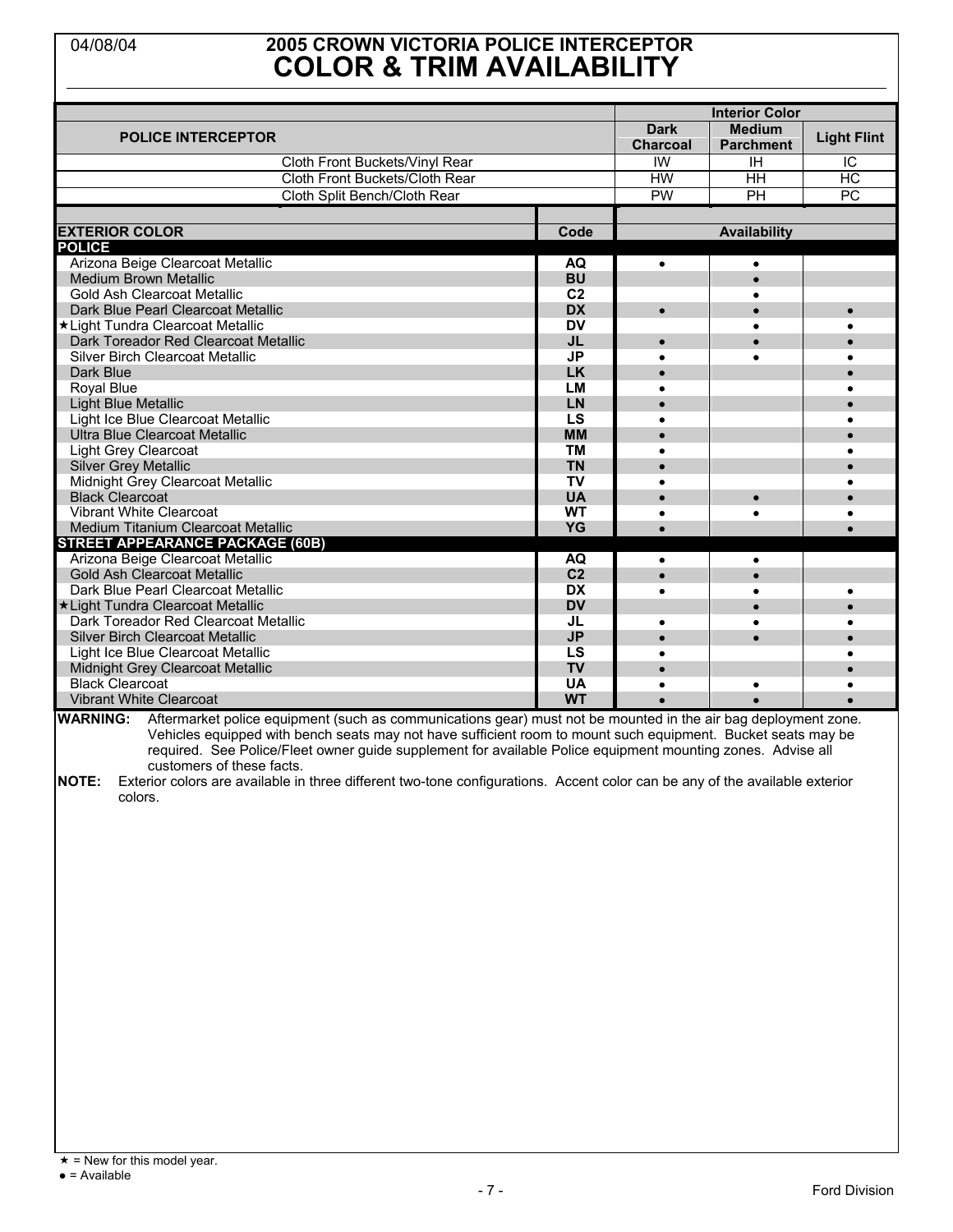### 04/08/04 **2005 CROWN VICTORIA POLICE INTERCEPTOR PACKAGED OPTIONS/EMISSIONS**

#### **AUTOMATIC FIRE SUPPRESSION SYSTEM (60S)**  *(Late Availability)*

#### *Availability:*

• Optional for all arrays

#### *Includes:*

- Automatic Fire Suppression System with manual override includes:
	- Manual override switch for Fire Suppression System mounted on headliner
	- Fire Suppression System status indicator light installed in the instrument panel

#### *NOTE: See www.CVPI.com website for complete Fire Suppression System information*

### **BASE POLICE PREP PACKAGE (65A)**

#### *Availability:*

#### • Optional for all arrays

#### *Includes:*

- (2) front strobe bulbs and (2) rear strobe bulbs, installed in marker lights and tail light lenses
- Alternating headlight flasher
- Wiring harness including the following items:
	- (6) strobe cables shielded and grounded pre-run to marker lights, tail light lenses and front grille
	- Distribution centers located in the glove box and trunk 50-amp each fused in engine compartment. Each distribution center has (5) ground wires and can hold (6) fuses (3 battery and 3 ignition powered)
	- 50-Amp light bar circuit and ground at console base (utilized by 65W Visibility Package)
	- Additional 50-amp lightbar circuit available in trunk only (utilized by 65W Visibility Package)
	- 50-Amp battery circuit and ground available at kick panel or trunk for radio communications
	- Siren/speaker wiring pre-run to front of vehicle available at console or trunk
	- Horn/siren relay circuit available at console or trunk
	- (4) extra circuits pre-run from the engine compartment to the console (one circuit is heavy gauge for additional battery or ground connection)
	- (4) extra circuits pre-run from the console to the trunk
	- Alternating headlight flasher additional control wire at console for connection to customer supplied positive control switch box
- Utilizes lightbar connector and deletes rear power access point

#### *Not available with:*

• Front Power Distribution Box (66F) and 179 Police Power **Pigtail** 

#### **COMFORT AND CONVENIENCE GROUP (41A)**  *Availability:*

#### • Optional for all arrays

- *Includes:*
- Power driver seat
- Speed control
- AM/FM stereo with cassette

#### **COMPLETE POLICE PREP PACKAGE (68P)**  *Availability:*

#### • Optional for all arrays

#### *Includes everything in the Base Police Prep Package (65A) plus the following:*

- Console mounting platform
- Center wiring conduit
- Hidden manual door lock plunger located in door frame
- Trunk air circulation fan
- Permanent rubber tie down strap
- Dual trunk storage boxes
- Rear trunk communications service tray, slides on heavy duty tracks. Shipped with secured spare tire
- Deletes rear power access point

#### *Not available with:*

- Cloth Split Bench Seat (P)
- Front Power Distribution Box (66F) and 179 Police Power Pigtail

#### **LAMINATED SECURITY SIDE GLASS (68G)**  *Availability:*

• Optional for all arrays

#### *Includes:*

• Door windows formed from a layer of polyvinyl butyral laminated between two sheets of automotive safety glass

### **LAMP PRE-WIRE GROUP (476)**

- *Availability:*
- Optional for all arrays
- *Includes:*
- Package tray warning lamps pre-wire
- Inner decklid lamp pre-wire

#### **RADIO SUPPRESSION PACKAGE (53M)**  *Availability:*

#### • Optional for all arrays

*Provides radio suppression coverage for the following areas:*

- Hood to body (LH/RH)
- Engine to dash panel
- Engine to frame
- Tail pipe to frame (LH/RH)
- Decklid to body (LH/RH)
- Body to frame rear (LH/RH)
- **SPOT LAMP WIRING PREP (51B/51Z)**

### *Availability:*

• Optional for Police Interceptor with 3.27/3.55 axles (720A/730A)

*Includes:*

- Contains wiring, bracketry and body preparation for installation of spot lamp kit purchased from manufacturer
- Access hole in A-pillar
- Mounting bracket in place
- A-pillar moldings trimmed
- Wiring and fuse located in standard fuse panel
- Door edge reworked and trimmed

#### *Not available with:*

• Spot Lamp (51A/51Y)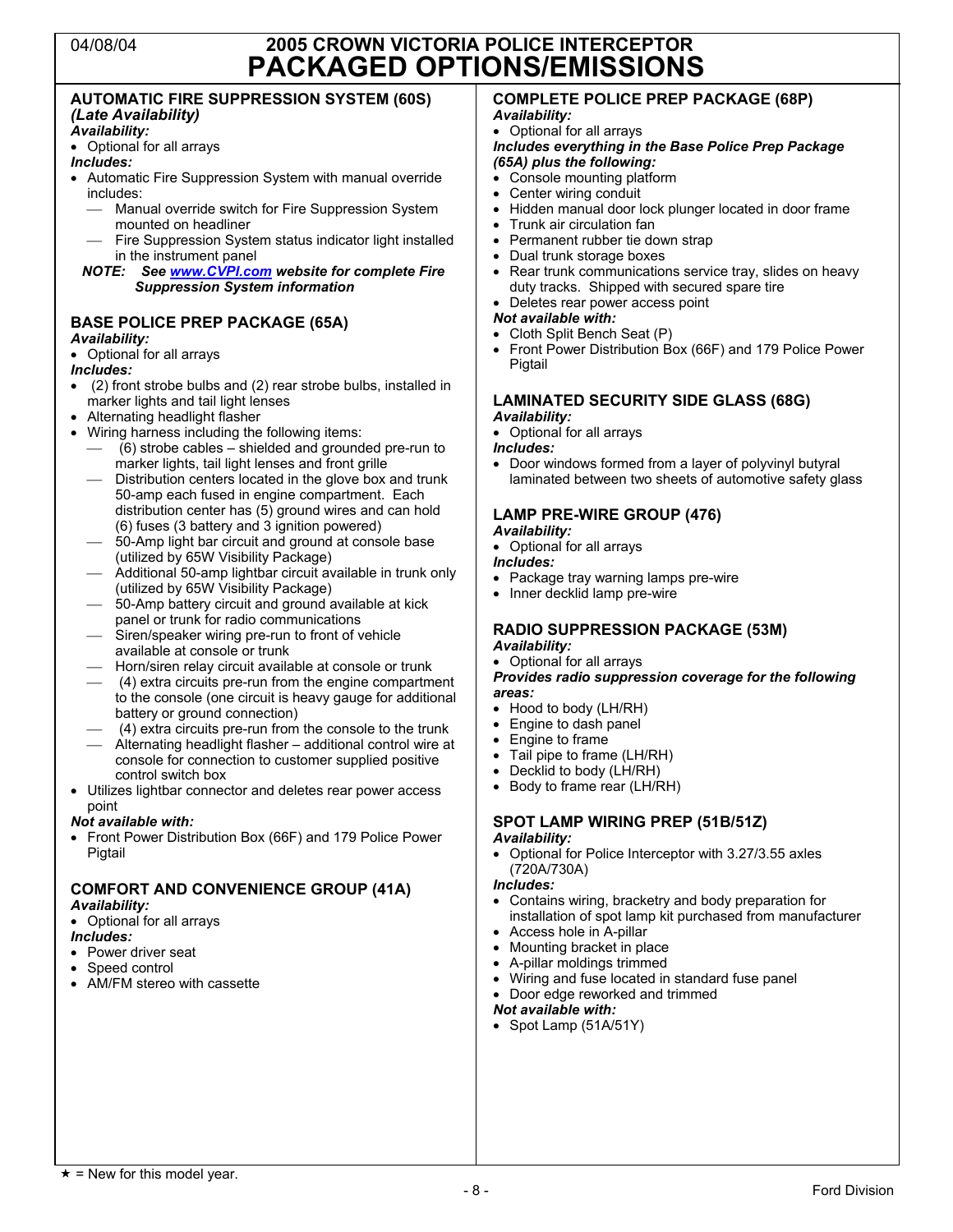### 04/08/04 **2005 CROWN VICTORIA POLICE INTERCEPTOR PACKAGED OPTIONS/EMISSIONS**

### **STREET APPEARANCE PACKAGE (60B)**

#### *Availability:*

• Standard for Police Interceptor Street Appearance with 3.27/3.55 axles (750A/770A)

*Includes:*

- Color keyed retail bodyside moldings
- Rear appliqué with color keyed panels
- "Crown Victoria" badge<br>• Chrome grille
- Chrome grille
- Chrome fascia inserts
- Chrome door handle bezel
- Chrome tail lamp appliqué
- Wheel covers, full

#### **TRUNK PACK™ (14T)**  *Availability:*

• Optional for all arrays

#### *Includes:*

- Drop-in box with a tough plastic shell made of High Density Polyethylene (HDPE)
- It both aligns Police equipment laterally in the trunk and utilizes a Kevlar® lining on the fore side of the box to reduce the risk of Police equipment penetrating into the back seat or fuel tank in high-speed rear impacts

#### **VISIBILITY BASE PACKAGE (65N)**  *Availability:*

#### • Optional for all arrays

#### *Includes everything in the Base Police Prep Package (65A), plus the following:*

- (1) console-mounting platform
- (1) 6-head strobe power supply with front shut down
- (2) LED (high intensity) lights at the package tray, red and blue
- (1) switch control panel
- (1) unique non-slide out trunk communications service tray
- Headlamp flasher module to interconnect directly with crown harness
- 8-Relay roof light control center
- (4) shielded coaxial strobe cables from trunk to corners
- (5) power and (2) ground wires
- (1) main body wiring harness
- (2) power distribution boxes (front and rear)
- (2) front and (2) rear strobe bulbs
- $\bullet$  (2) shielded coaxial strobe cables from trunk to grille
- (13) 16-gauge blunt cut wiring control circuits in main harness at console

#### *Not available with:*

- Front Power Distribution Box (66F)
- Complete Police Prep Package (68P)
- Police Power Pigtail (179)
- Visibility Package (65W)
- Split bench seats (K)

#### *Deletes:*

• Rear power access points

### **VISIBILITY PACKAGE (65W)**

#### *Availability:*

- Optional for all arrays
- *Includes:*
- Strobe power supply, 6-head with front shut off
- (2) high intensity flashing rear deck LED lights with matching interior color housings
- Visibility switch panel including (4) position slide switch and (4) rocker switches
- Lighting relay center for use with visibility switch panel controls up to (8) light bar functions

#### *Requires:*

- Complete Police Prep Package (68P) *Deletes:*
- Rear power access points

#### **MISCELLANEOUS**

#### **CALIFORNIA EMISSIONS STATES/CROSS-BORDER STATES**

| Required on units for California, Maine,            |     |
|-----------------------------------------------------|-----|
| Massachusetts, New York, and Vermont                |     |
| registration. Optional for Cross-Border States.***  |     |
| <b>CALIFORNIA EMISSIONS SYSTEM NOT</b>              |     |
|                                                     | 423 |
| Control code for units either shipped to California |     |
| Emissions States dealers or ordered by California   |     |
| Emissions States dealers for registration in non-   |     |
| California States locations.                        |     |
| <b>CALIFORNIA PUBLIC SERVICE/EMERGENCY</b>          |     |
| <b>VEHICLE EXCEPTION</b>                            | 936 |
| Only available on units sold to authorized          |     |
| governmental units and privately-owned              |     |
| ambulance companies. Must also use Code 423         |     |
| when ordering.                                      |     |

#### *NON-CALIFORNIA/NON-CROSS-BORDER*

*STATES DEALER ORDER FOR CALIFORNIA STATES REGISTRATION..........................................* **93N** Required on all units ordered by dealers for California Emissions States registrations when the vehicles are being delivered to non-California Emissions, non-Cross-Border States locations. Also requires 422 California Emissions System.

#### **\*\*\*CROSS-BORDER STATES**

Cross-Border States are Arizona, Connecticut, Nevada, New Hampshire, New Jersey, Oregon, Pennsylvania, and Rhode Island.

#### **ENGINE BLOCK HEATER**

Standard and only available in AK, MN, ND, SD, MT, WI and WY states. Other states available via **FCSD** 

**NOTE:** Fleet Only – Engine block heater optional in all states with valid FIN code.

 For eligible California dealers only. Dealers must have a pre-existing contract with a pre-delivery service company in order to take advantage of this option.